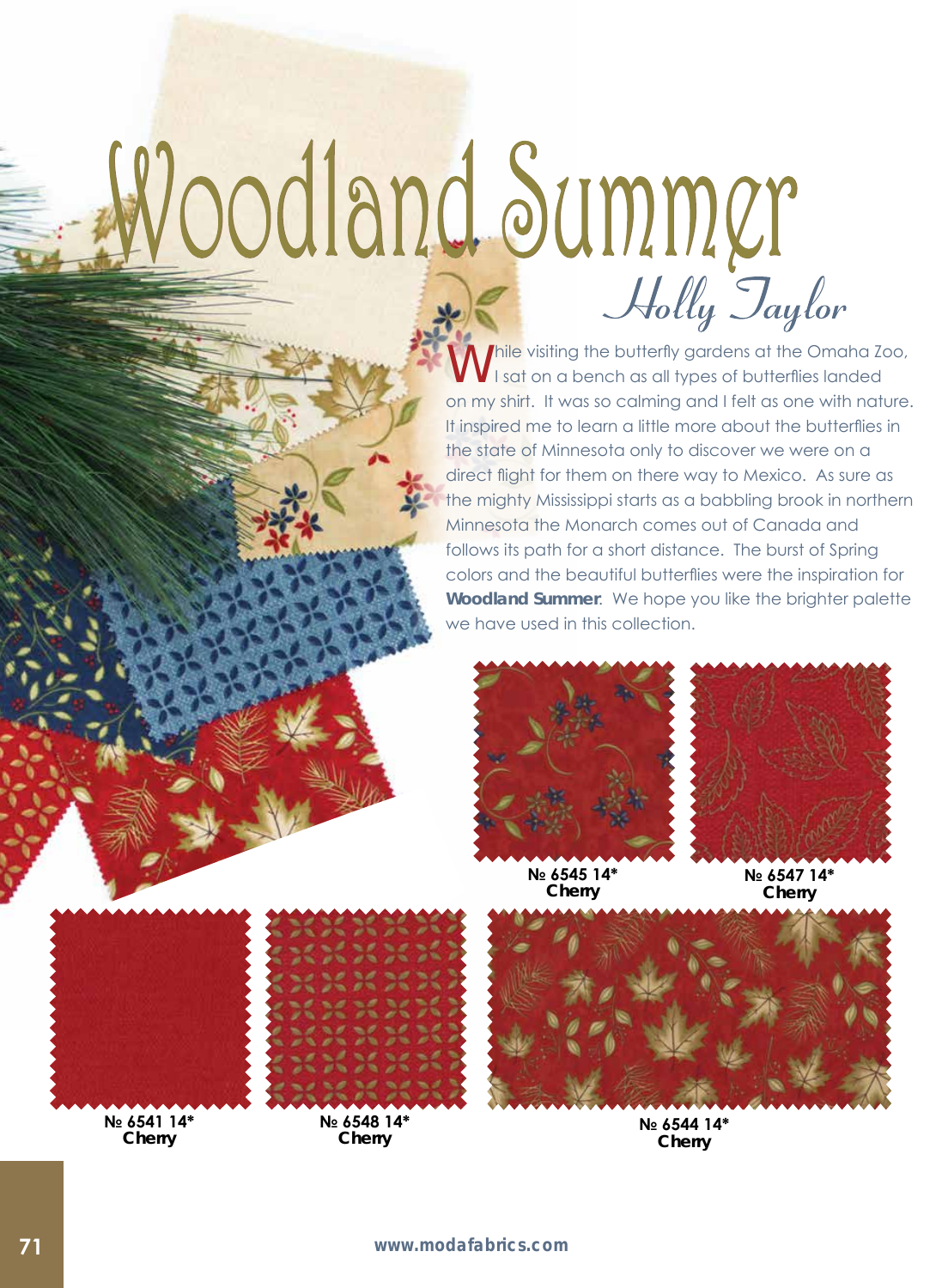## Prints



**№ 6541 15\* Indigo**





**№ 6544 15\* Indigo**



**№ 6545 15 Indigo**



**№ 6546 15 Indigo**



**Indigo**

**№ 6547 15\* Indigo**



**№ 6543 15 Indigo**



**№ 6541 16 Sky**





**AQD** – Antlers Quilt Designs

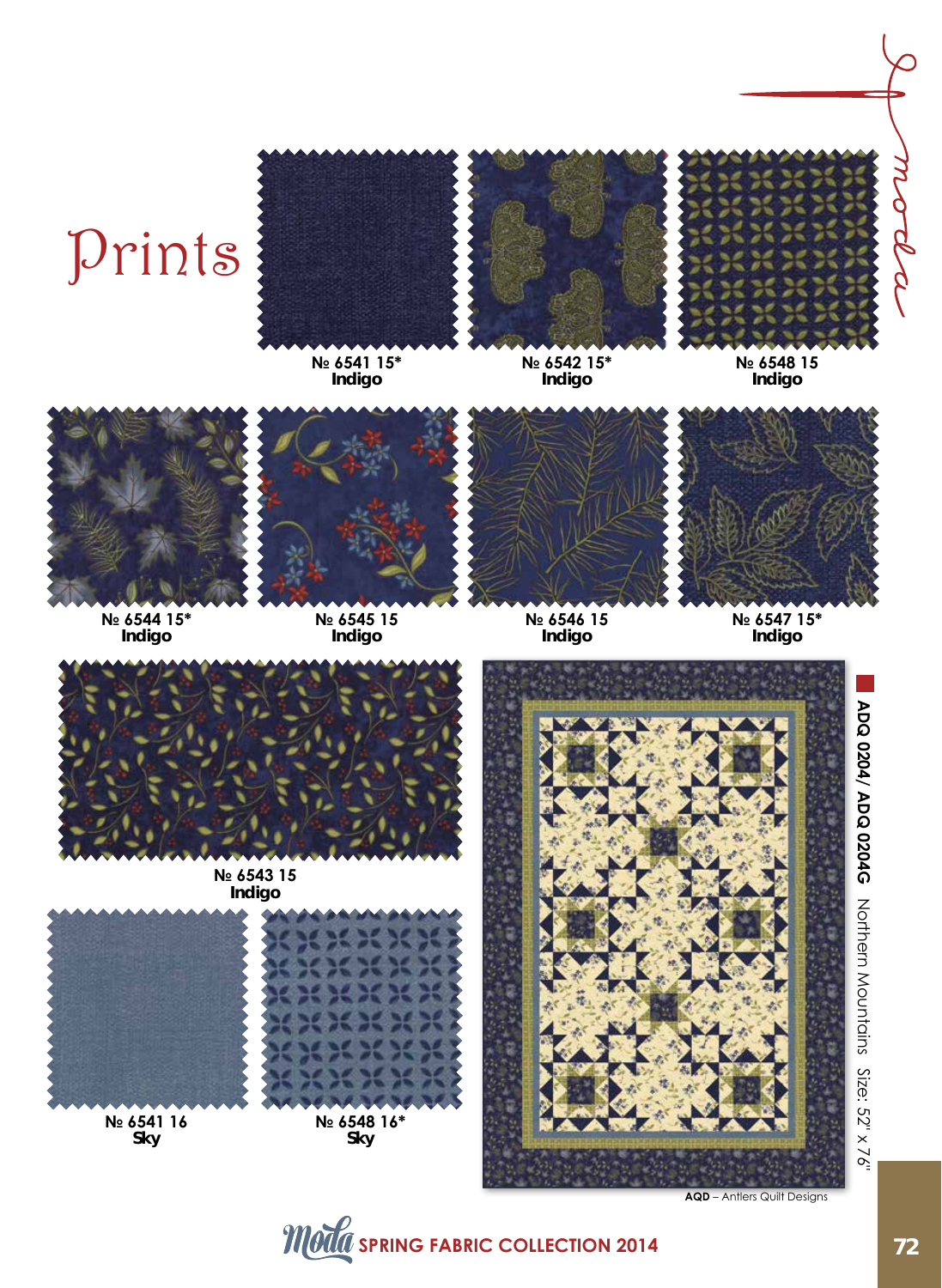

**Ivory**

**73 www.modafabrics.com**

**Ivory**

**Ivory**

**Ivory**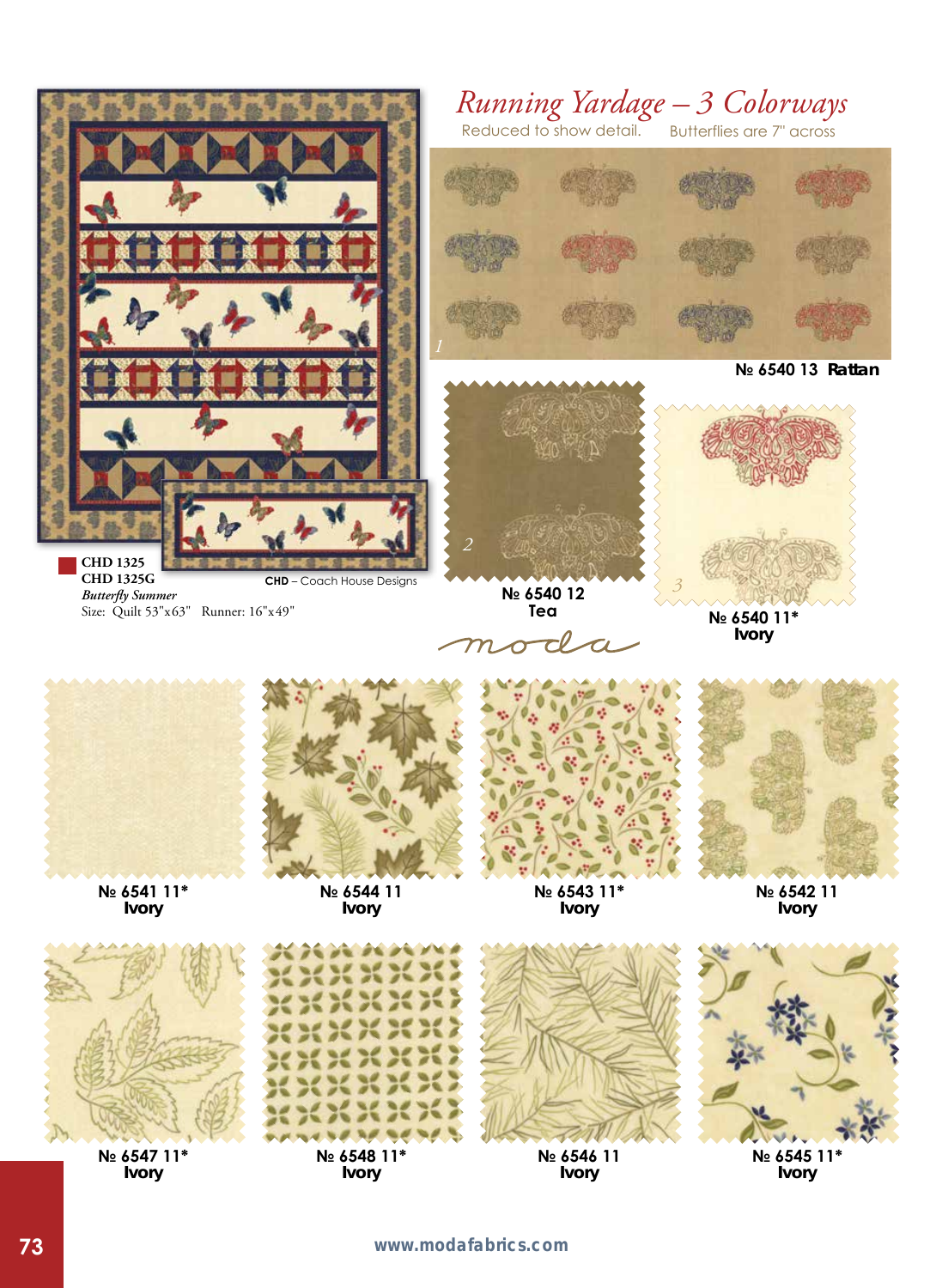

**ADQ 0108/ ADQ 0108G** Thistles Runner Size: 20" x 55"

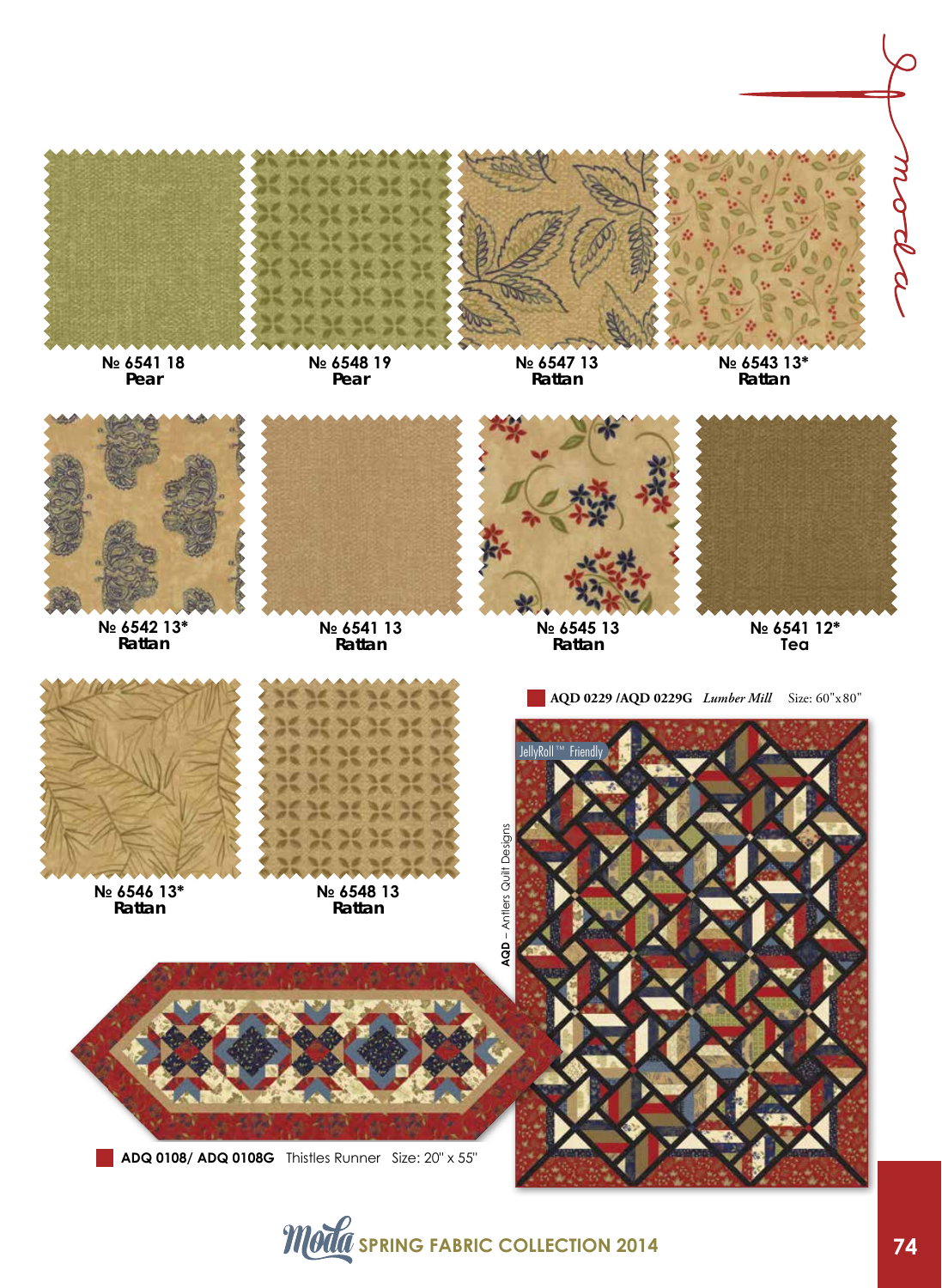## Batiks Batiks Batiks



**№ 4617 65 Cherry**



**№ 4617 70 Cherry**



**№ 4617 14 Marble Cherry**



**№ 4617 80 Cherry**



**№ 4617 34 Sunset**



**№ 4617 4 Marble Sunset**



**№ 4617 59 Sunset**



**№ 4617 45 Sunset**



**№ 4617 94 Denim**

**<sup>10</sup> 4617**

Batiks

**75**



**№ 4617 7 Marble Denim**

**JR LC PP**



**№ 4617 77 Denim**

•100% Premium Cotton •20 Batiks *Delivery: April/May, 2014* JR's, LC's & PP's include two of each.

Ass<del>t</del>. **AB AB**